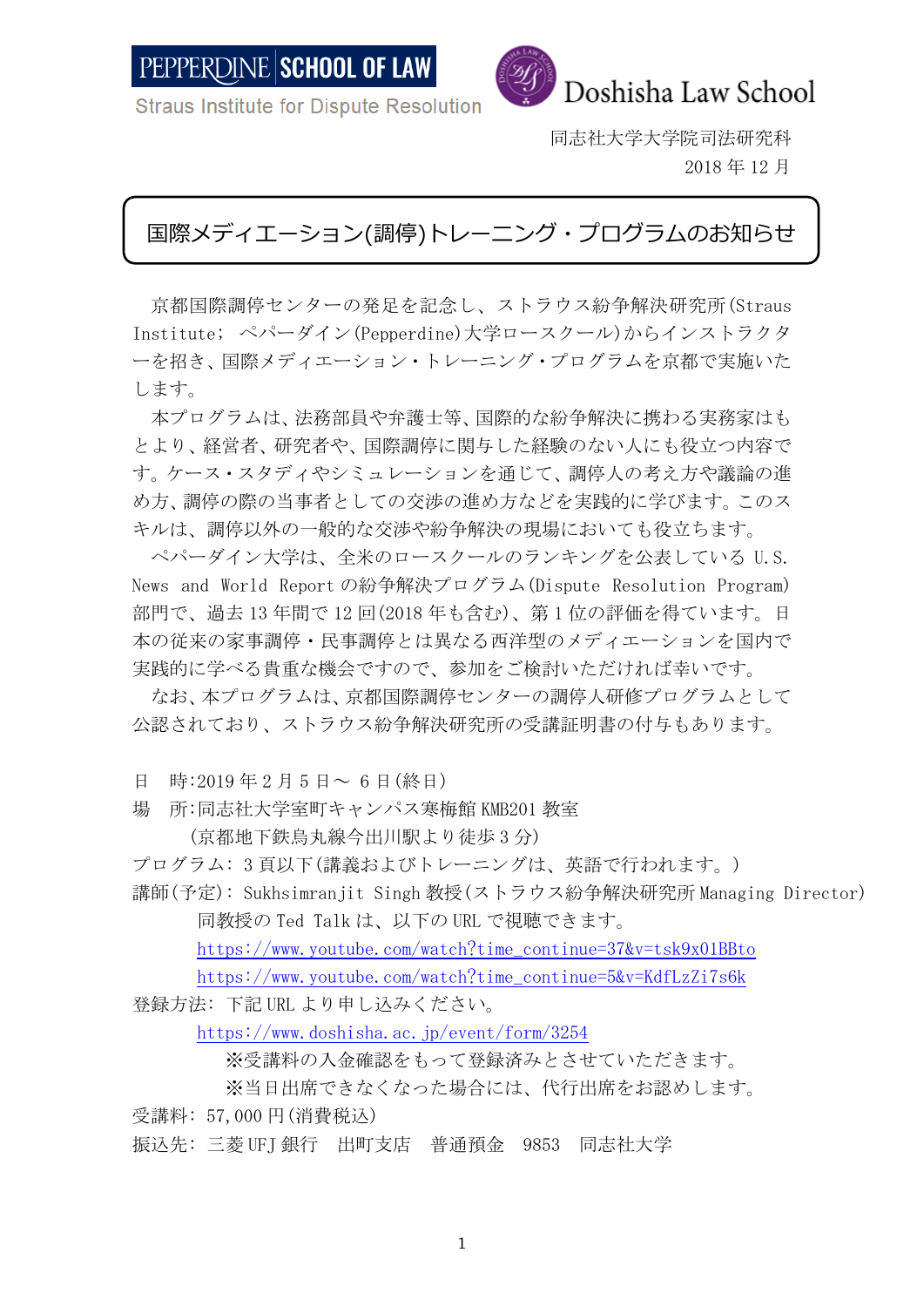

**Straus Institute for Dispute Resolution** 

最少催行人数: 15 名(催行されない場合には、振り込まれた受講料を返金いたします。 催行しない場合は、2019 年 1 月 15 日までにお知らせします。)

登録上限人数: 42 名

- 主 催:同志社大学大学院司法研究科、ペパーダイン大学ストラウス紛争解決研究所
- 後 援:同志社大学法学部・法学研究科、公益財団法人日本仲裁人協会、

一般社団法人日本商事仲裁協会

問合せ先:同志社大学司法研究科事務室(法科大学院) 〒602-0023 京都市上京区烏丸通上立売下ル御所八幡町 103 TEL:075‐251‐3518 FAX:075‐251‐3069 e-mail:ji-ls@mail.doshisha.ac.jp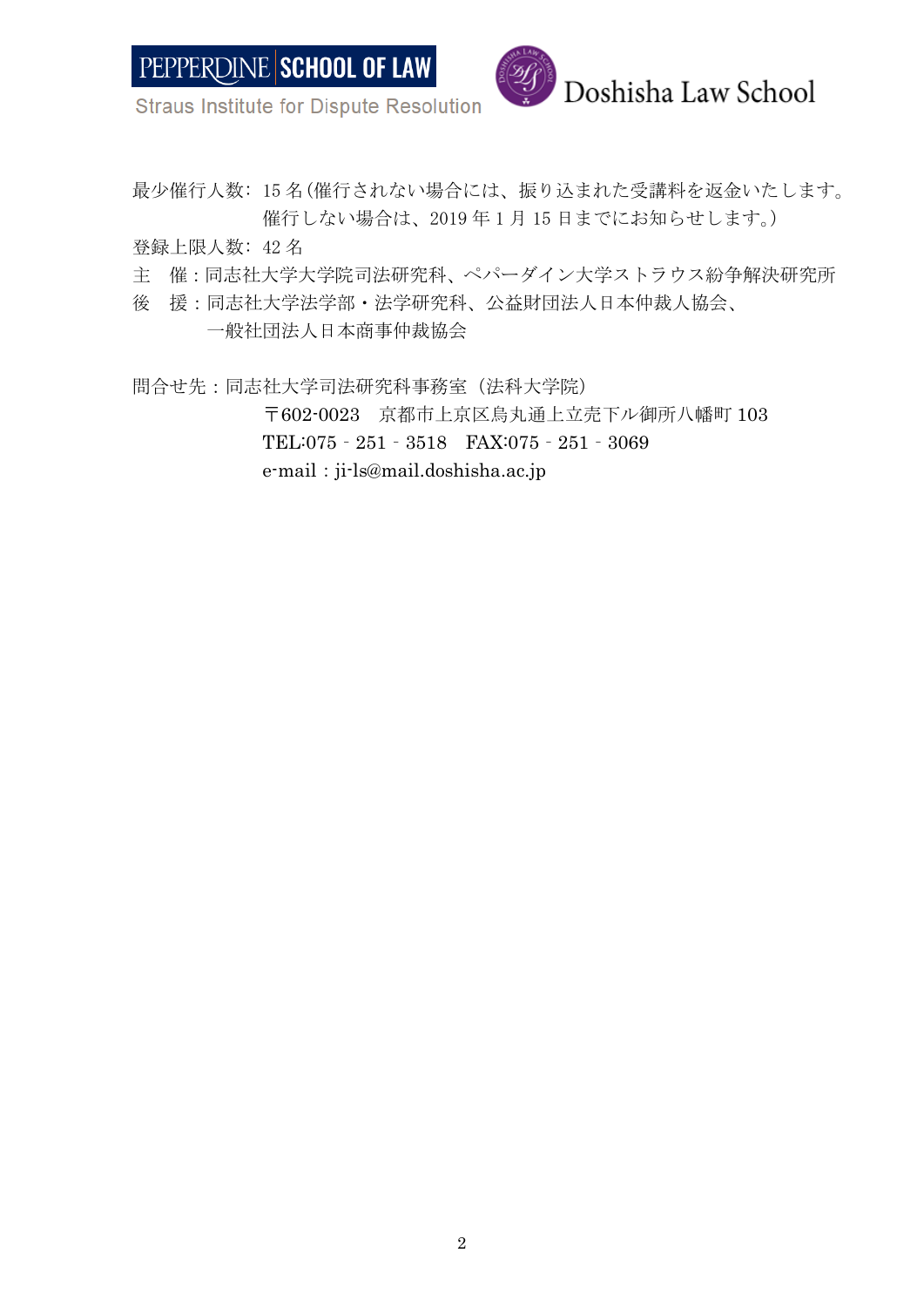**Straus Institute for Dispute Resolution** 



## Pepperdine University School of Law Straus Institute for Dispute Resolution

### Mediation Training Program at Doshisha University, Kyoto, Japan February 5 and 6, 2019

(細部につき、変更の可能性があります。)

Mediation Training; Day ONE

#### 8.45 WELCOME ADDRESS FROM DOSHISHA LAW SCHOOL

9:00 OVERVIEW OF THE COURSE

Mediation in the Context of Dispute Resolution Past Practice of Negotiation Advent of Mediation in the Continuum

- 9:30 MEDIATOR STYLES & STAR SYSTEM OF ADVANCED MEDIATION Reading: Style v. Matter: Why Quibble
- 10:15 Break
- 10:30 OPENING STATEMENTS Exercise for Class
- 11:15 Demonstration & discussions on Opening Statement
- 11:30 Lunch Break
- 12:45 FRAMING ISSUES AND CREATING AN AGENDA Simulation and Debrief
- 2:00 Break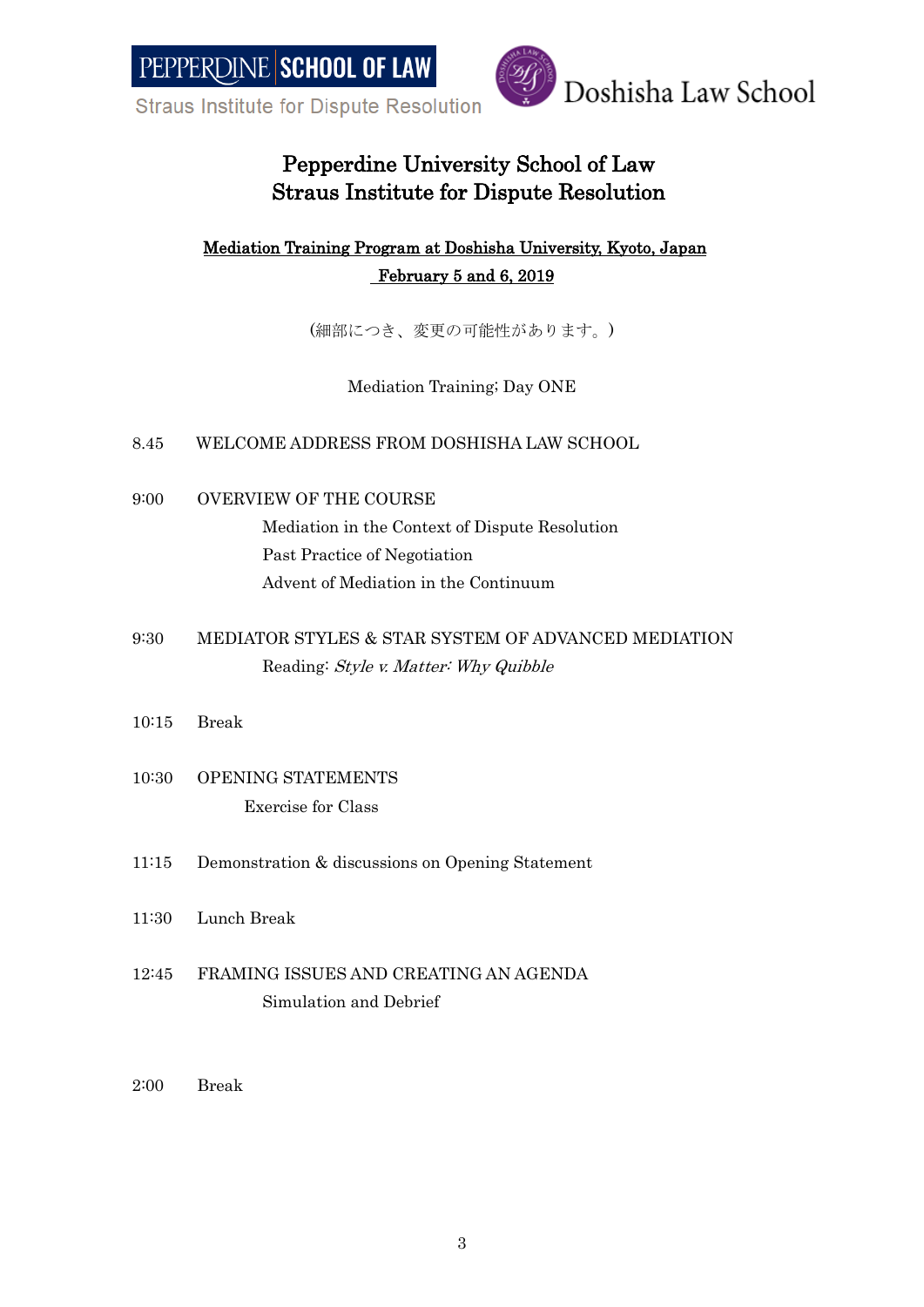**Straus Institute for Dispute Resolution** 



#### 2:15 FACILITATING COMMUNICATION

Mediator's Role in Caucus Five Basic Questions Challenging Assumptions

#### ACTIVE LISTENING/VALIDATION

Questions Learn the difference between Active Listening and Validation Under the advanced stages of Listening

3:45 Exercise and Debrief

### 4:30 DEBRIEF & DISCUSSION ON EVALUATIVE VS. FACILITATIVE STYLE OF MEDIATION

Reading on Facilitative vs. Evaluative Mediating Techniques

5:00 Adjourn

#### Evening Program: TBD

#### Mediation Training, Day TWO

#### 8:30 OPENING OFFERS AND A SUMMARY OF INTEGRATIVE BARGAINING

10:00 GETTING PAST NO AND DISTINGUISHING BETWEEN ISSUES AND INTERESTS

Exercise and Debrief

Noon: Lunch Break